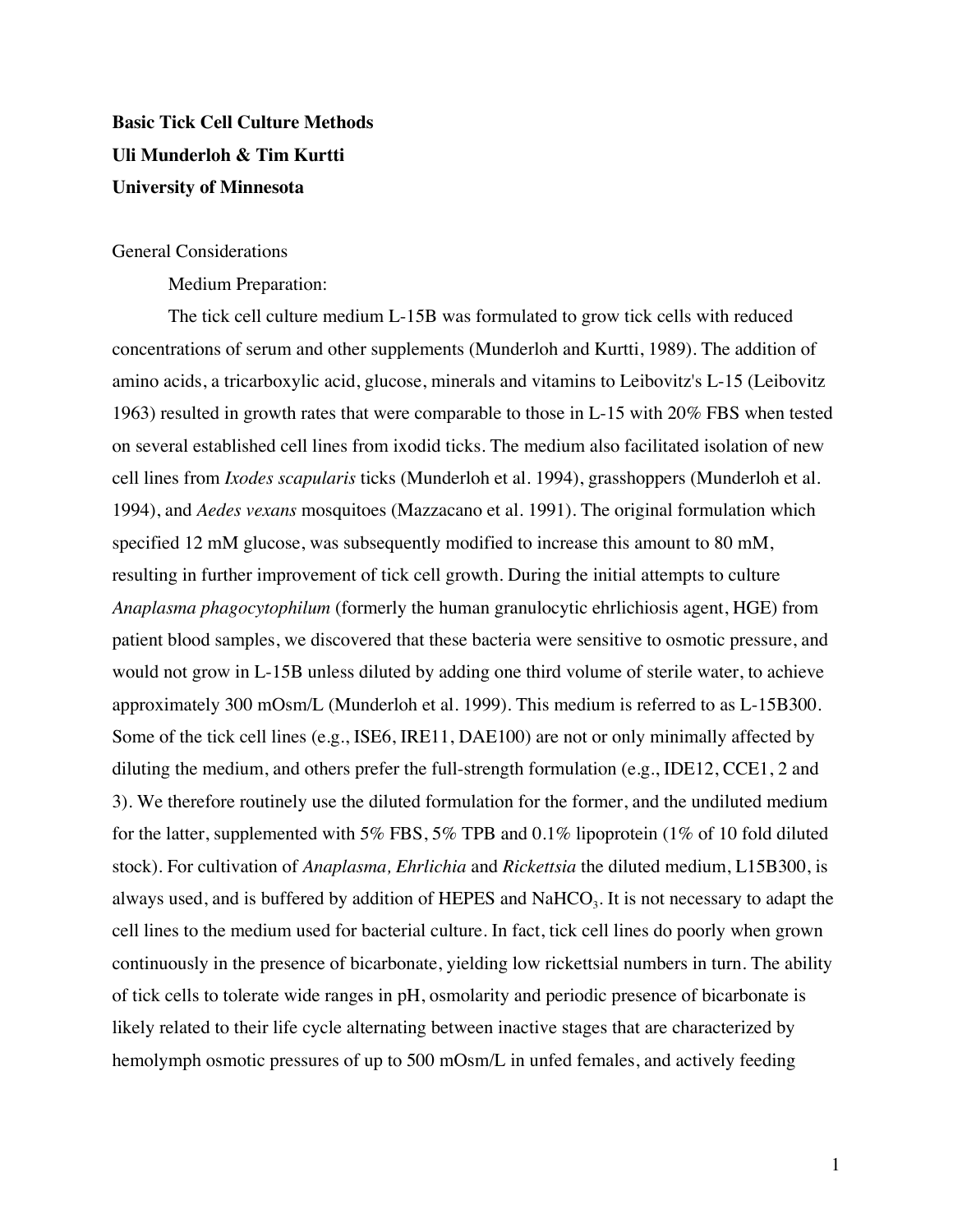stages when blood (containing bicarbonate) is imbibed and hemolymph osmotic pressure drops precipitously.

Table 1 lists the ingredients for making the undiluted L-15B containing 80 mM glucose, and how to store them. All ingredients should preferably be cell culture tested, or at least of the highest grade available.

Upon receipt, all ingredients should be dated, and stored as indicated in Table 1. When preparing L-15B, lot or batch numbers for all ingredients should be recorded in a media log book, and subsequent medium batches be made using the exact same (hopefully known good) ingredients. It is important to write down actual, weighed out amounts of ingredients added, rather than the amount called for in the recipe, to help track any errors and problems.

The quality of the water used to make L-15B is extremely important. Researchers first attempting tick cell cultivation may be best advised to purchase cell culture grade water (type 1) from a supplier such as Invitrogen or Protide. Water "polishing" systems such as the Milli-Q system from Millipore fitted with an ultrafiltration cartridge to remove endotoxins are capable of supplying water of satisfactory purity if serviced regularly as directed by the manufacturer. To prepare L-15B, it is best to use a volumetric flask that has been high heat  $(180 °C)$  or higher, for at least 2 hours) sterilized to remove endotoxins. Five hundred to 700 ml of sterile, cell culture grade water is preloaded into the volumetric flask, and ingredients are weighed out and added in the order listed. The flask should be agitated intermittently to swirl the liquid and aid in the dispersal of the powders. Once all components have been incorporated, the volume is brought up to 1 Liter, and a clean stir bar is added. While the medium is being stirred slowly for the next 1.5 hrs (not longer), it is advisable to wrap the volumetric flask in aluminum foil and protect the medium from light. Upon completion, the L-15B is filtered through a 0.22  $\mu$ m filter into storage bottles. If bottled cell culture water was purchased from a commercial supplier, it is convenient to use these bottles to store the medium. Filter units that incorporate storage bottles are an excellent choice as well. Glass bottles should be prepared as described below. Using separate pipets for each storage bottle, 4-5 ml of medium from each bottle are removed into a sterile tube, and incubated at 37  $\rm{°C}$  to check sterility. An aliquot of medium that will be discarded is used to measure the *p*H which should be between 5.5-6.5. If an osmometer is available, ensure that the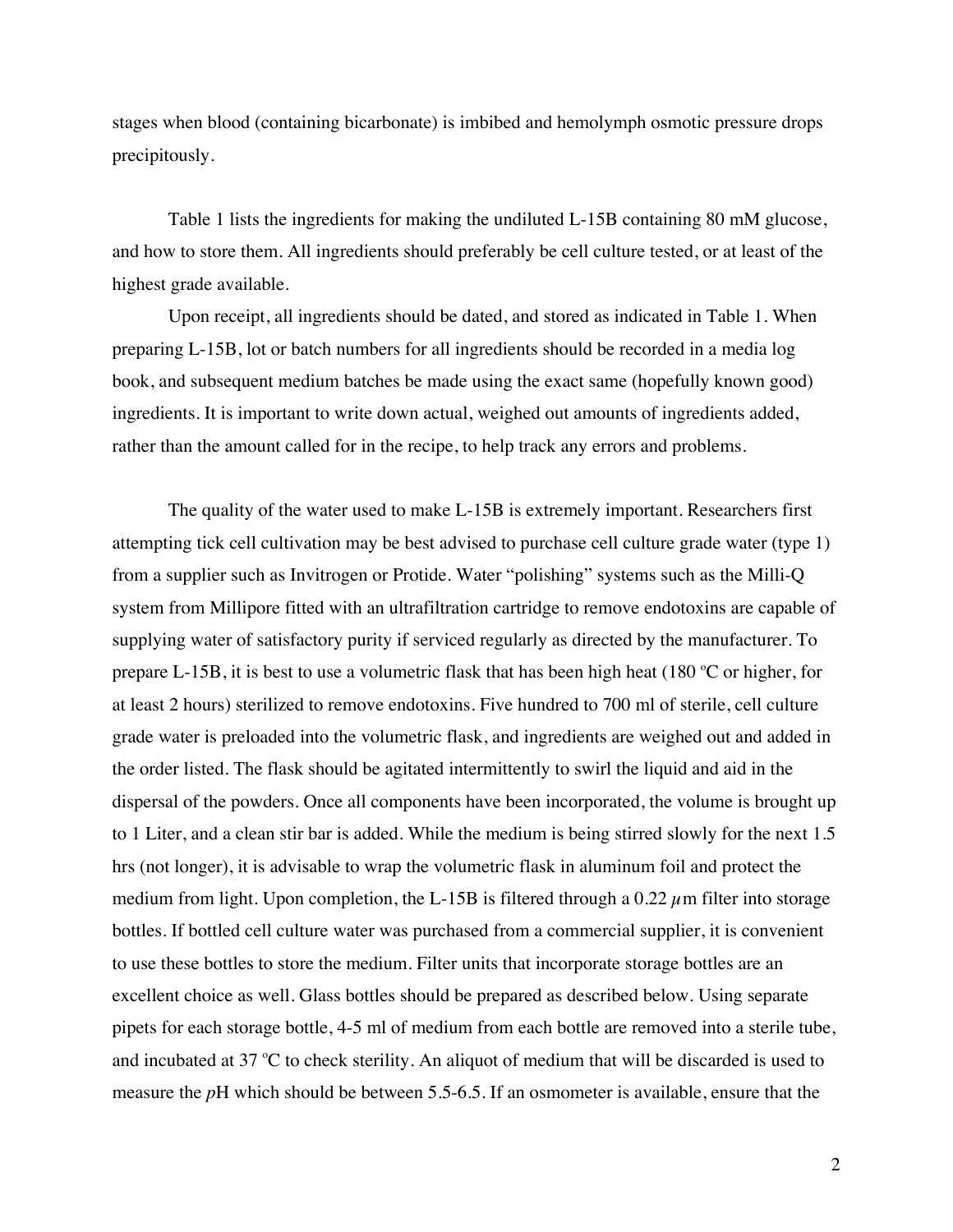mOsm/L is 415 mOsm/L plus or minus 10. The medium should be stored protected from light at  $4^{\circ}$ C, and will keep for months.

L-15B300 is prepared by simply adding cell culture grade, sterile water to L-15B in a volume that amounts to 33% of additional water in the diluted medium. To achieve this, the volume of L-15B to be diluted is divided by the number 3, and the result is the quantity of water that should be added. For example, when starting with 300 ml of L-15B, 100 ml of water is the correct amount to add in order to make 400 ml L-15B300. The osmotic pressure of the medium will be reduced to approximately 300 mOsm/L.

#### **Mineral and Vitamin Stocks**

The preparation of these has been described in detail (Munderloh and Kurtti 1989). There have been no changes in the formulations and they will not be repeated here. One of the goals of improving the culture conditions for tick cells was reduction of undefined supplements such as serum and TPB by as much as 75%. These additives likely were the major source of trace elements in Leibovitz's medium which does not contain any, and we anticipated that it would be necessary to replace those we considered to be required by arthropods whose sole source of nutrition is blood. Presumably, iron is key among minerals ticks would pick up with a blood meal, and was therefore incorporated as ferrous sulfate at a concentration of  $1.8X10^{-3}$  mM along with cobalt, copper, manganese, zinc, molybdate, and selenate in the 10<sup>-5</sup> to 10<sup>-6</sup> mM range. In the presence of 5% FBS, 5% TPB and 0.1% lipoprotein concentrate, these supplements added to L-15B have supported continuous cultivation of cell lines from every tick species tested so far (Table 2).

#### **Other additives**

Tryptose phosphate broth (TPB) is an enzymatic digest of casein commonly used for culture of fastidious bacteria, but has been widely employed in invertebrate cell culture as well. Besides peptides and amino acids, it also appears to provide purines and pyrimidins that can be utilized by cells to make DNA via salvage pathways (Kurtti and Munderloh, 1989). While some well-established tick cell lines can grow in the absence of TPB, primary cultures and young lines usually require this supplement. Because TPB is both inexpensive, easy to prepare, and beneficial, it is routinely included. We have found that the powdered Difco brand TPB from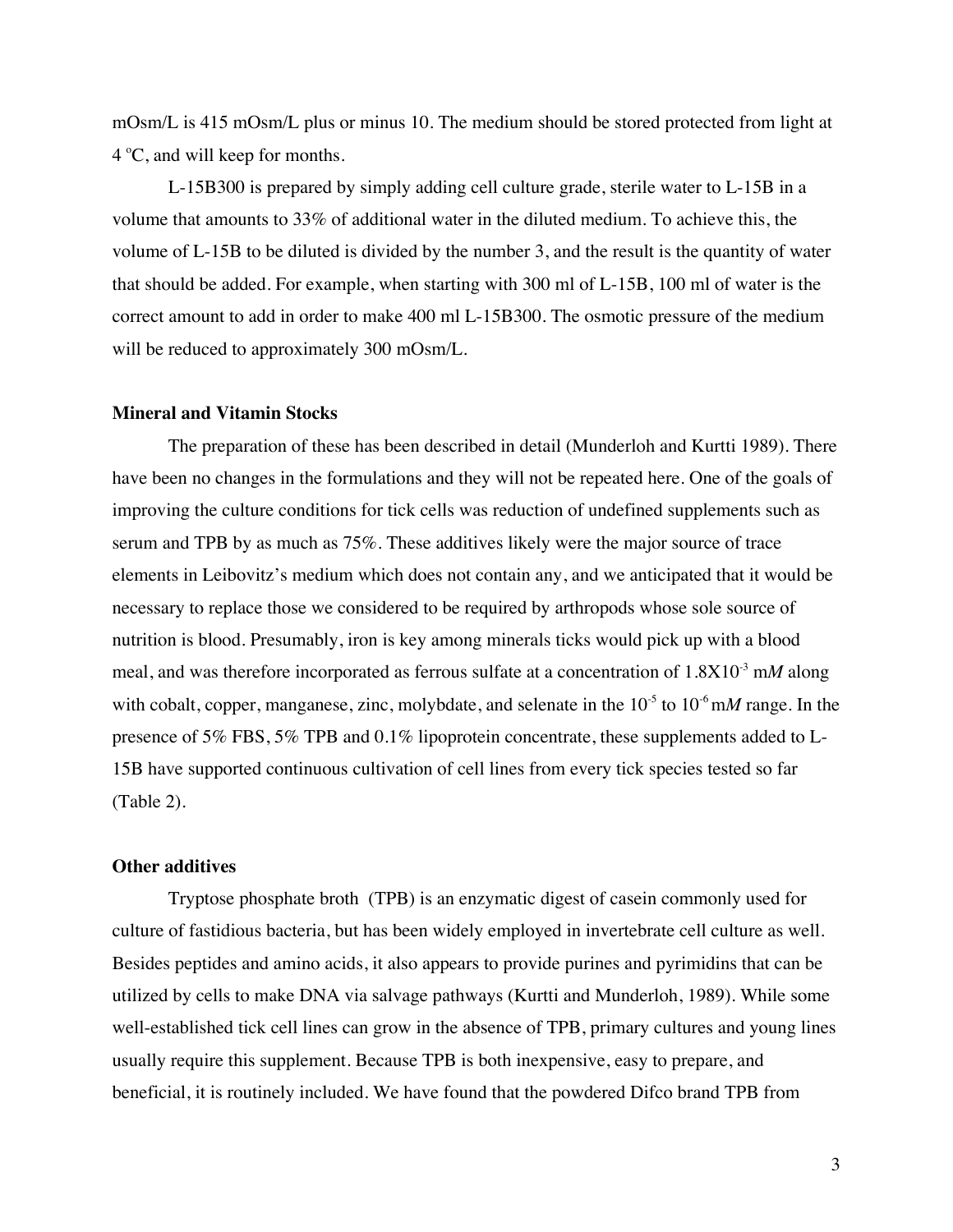Beckton Dickinson is the best quality for tick cell culture. It should be prepared as stated on the label, and aliquoted into 100 ml-bottles. Care must be taken to autoclave TPB for only 15-20 min at 121  $\degree$ C, and not longer. The autoclaved liquid must be a pale straw color. If it has been autoclaved for too long and has turned dark, it will be toxic to the cells. The liquid TPB should be added to L-15B300 at 5%  $(v/v)$ .

Fetal bovine serum (FBS) is the only type of serum used for tick cell culture, and is routinely heat-inactivated, although this step is not an absolute requirement. As with all other ingredients, sera with low levels of endotoxins are preferred, and all batches should be tested for their ability to support growth of tick cell lines in comparison with a known good serum. Most suppliers will make test samples available free of charge if the buyer guarantees purchase of a minimum quantity, commonly 6 L. Fetal bovine serum can be stored for extended times (years) at -20  $^{\circ}$ C or -70  $^{\circ}$ C. Depending on quantities used over a given period, and to avoid repeated freezing-thawing cycles, it is recommended to subdivide volumes of 500 ml at a time into 50-100 ml aliquots before heat-inactivating (30 min at 56  $^{\circ}$ C in a water bath) and freezing. It is added to L-15B/L-15B300 at a concentration of  $5 - 10\%$  (v/v), concentrations which support both primary cultures as well as established lines. Higher concentrations do not necessarily improve growth, and should be carefully evaluated. The amount needed depends on the quality of the FBS.

Bovine Lipoprotein Cholesterol Concentrate (BLC) is used as a partial serumreplacement for reduced serum or serum-free mammalian and tick cell cultures. It allows significant cost savings while reducing the percentage of undefined supplements in the culture system, which reduces variation in experimental results when a new lot of serum is introduced. Lot-to-lot variation in sera can completely change the outcome of assays aimed at determining, e.g., nutritional requirements of either the tick cells themselves, or microbes growing in them. The lipoprotein that we prefer to use was temporarily unsatisfactory, due to problems with contaminating bacteria. The manufacturer seems to have addressed this successfully (the product now comes sterile-filtered), and we again recommend the bovine lipoprotein cholesterol concentrate from MP Biomedicals (formerly ICN; catalog number 191476). Upon arrival, it should be aliquoted and stored frozen. Before use, it is diluted 10-fold in L15B/L-15B300 (or L15C/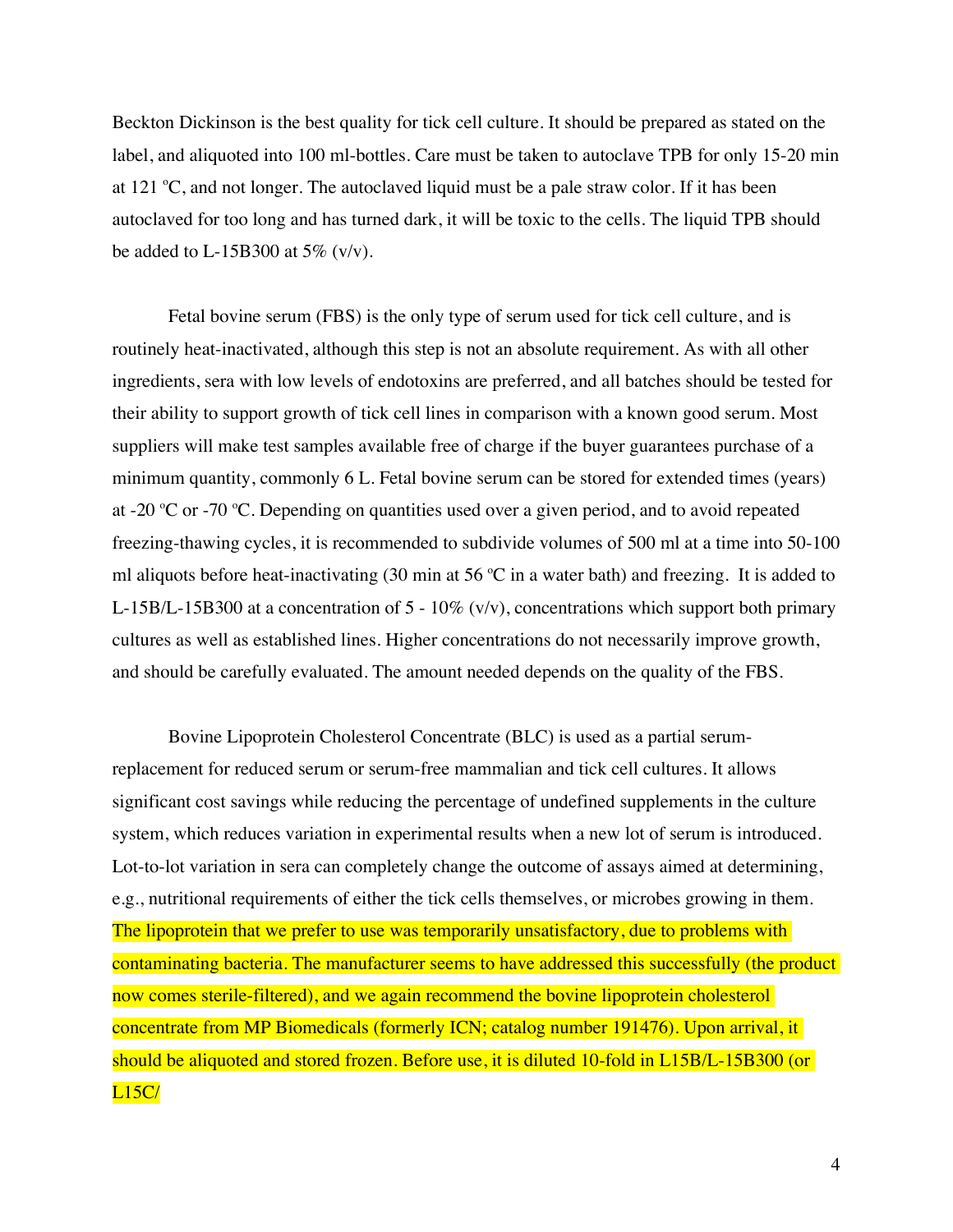L15C300, and stored in 10-50 ml aliquots at 4 °C, protected from light. This diluted working stock should be incorporated into the final medium at  $1-2\%$  (v/v).

#### **Antibiotics and Antimycotics**

We do not routinely include antimicrobials in tick cell culture media. When needed as a precaution such as for shipping cells to another laboratory, or when cells are regenerated from liquid nitrogen storage, antibiotics commonly available for mammalian cell culture may be used at the recommended concentration. Examples include gentamycin  $(50 \mu g/ml$  final concentration, from Sigma), or a mixture of penicillin and streptomycin (50-100 IU/ml and 50-100  $\mu$ g/ml, respectively), and fungizone (0.125-0.25  $\mu$ g/ml), available from BioWhittaker. These antibiotics and antifungals may also be useful for the first few weeks after initiating primary cultures from tick eggs or other tissues. It is however advisable to exercise caution, as some, e.g., gentamycin, may interfere with cell growth over the long term.

#### **Glassware preparation.**

It is especially important that all glassware, pipets, culture vessels, media and components are free of or low in endotoxins. All glassware used in tick cell culture must be prepared following strict standards, although the necessary equipment need not be expensive or elaborate. A portable household dishwasher that can be hooked up to regular tap water and to deionized water is useful. The following is the procedure used in our lab. Glassware is washed once with a detergent designed for laboratory glassware washers, and then rinsed once with tap water and twice with deionized water using the washer and full wash cycles. The glassware is then unloaded, and soaked over night twice in deionized water (by filling all bottles, beakers, Erlenmeyer flask, etc. to the top), and once in Milli-Q cell culture grade water. All glassware that can be baked at 200 °C is dried, covered with two layers of aluminum foil, and sterilized at 180-200 °C for 2 h, counting from the time the oven has actually reached 180 °C. Screw cap bottles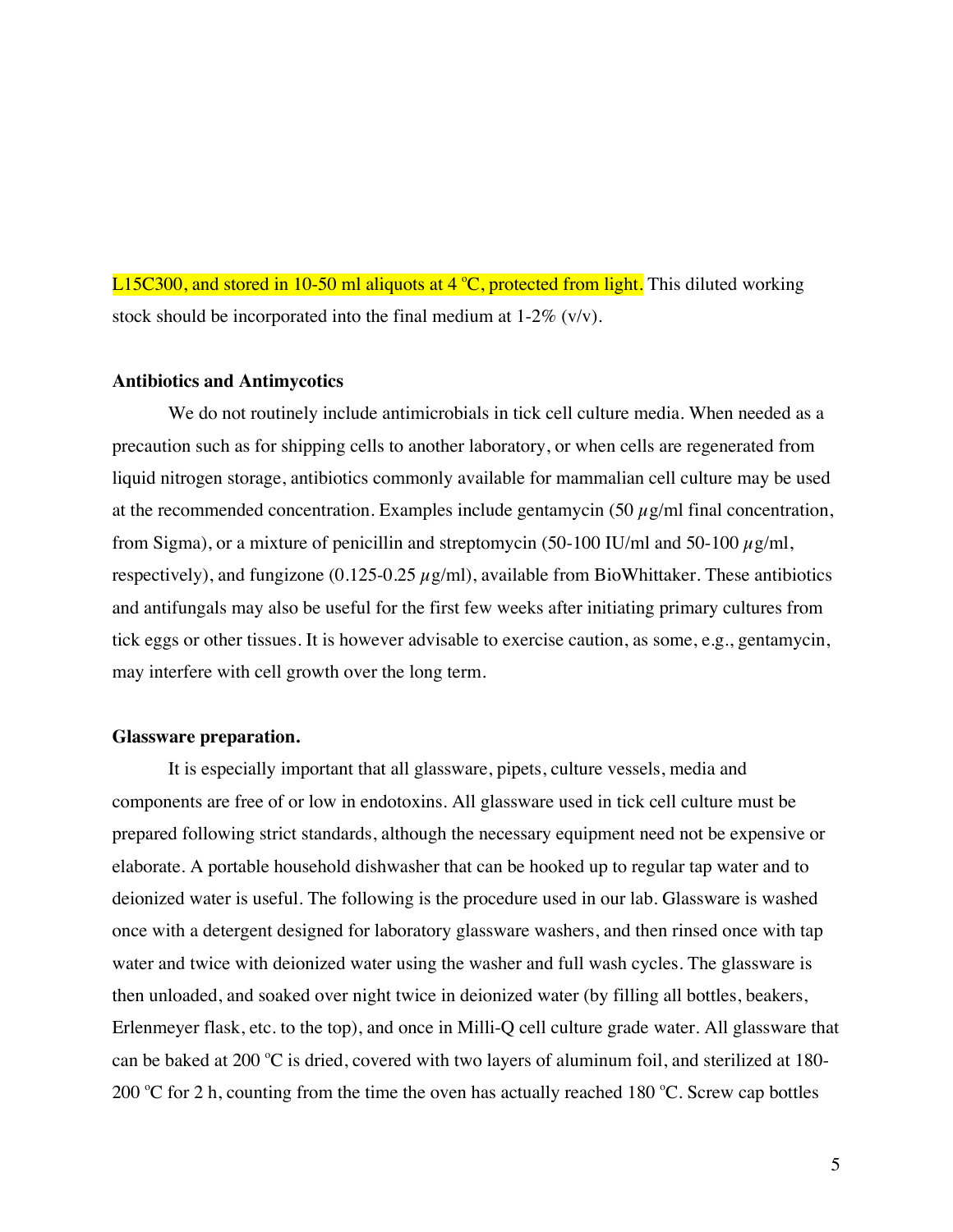are filled with Milli-Q water and autoclaved 30 min at  $121 \degree C$ . Before use, the water is discarded from the bottles, or can be used in applications that require sterile cell culture water. If this is not practical, sterile cell culture plastic ware may be substituted.

#### **Sensitive Components**

Table 1 shows the storage conditions for the ingredients to make L-15B, which may differ from the instructions on the label. From experience, we have found that glutamic acid cannot be used if it is older than 1 year after purchase, and must be discarded after this period, as it will inhibit cell growth. Note: we have switched to using a different grade of glutamic acid (the highest purity available), namely NOT the cell culture tested grade. We had problems with cytotoxicity using the cell culture tested grade. It is important to remain aware of possible problems with glutamic acid. Tryptose phosphate broth powder should be stored desiccated in the cold to avoid microbial growth, especially where laboratories may become warm and humid. Reduced glutathione will keep for over a year when stored desiccated at  $4^{\circ}$ C. Ferrous sulfate should be stored the same way, and is sensitive to oxidization, turning toxic for cells. The color of the granules should be evenly turquoise, and not have turned a paler shade. If this has happened, it must be replaced. The same applies to the other metal salts. Likewise, it is important to prepare mineral stock D, which contains the ferrous sulfate, by dissolving the ingredients in the order listed, i.e., first ascorbic acid, followed by reduced glutathione, and lastly the iron salt. Mineral stock D should be aliquoted into 1-2 ml tubes, depending on the volume of L-15B that is made at a time, and frozen in a non-defrosting freezer to avoid thawing cycles. The frozen stock should be nearly completely white, with no more than a slight haze of brown. If it turns dark, it can no longer be used, and must be discarded.

### **Tick Cell Culture Procedure**

Tick cells are maintained at temperatures close to mammalian skin surface conditions, i.e., 30-34 °C. At lower temperatures, growth and metabolism is considerably reduced (Kurtti and Munderloh 1982; Bell-Sakyi 1991). For routine maintenance of stock cultures, sealed  $25 \text{ cm}^2$ flasks with 5 ml of complete growth medium are the most commonly used culture vessel, and incubation in a CO<sub>2</sub> atmosphere such as used for mammalian cells is not necessary. The population doubling time of tick cells varies among lines, but is at least 3 days, and usually more.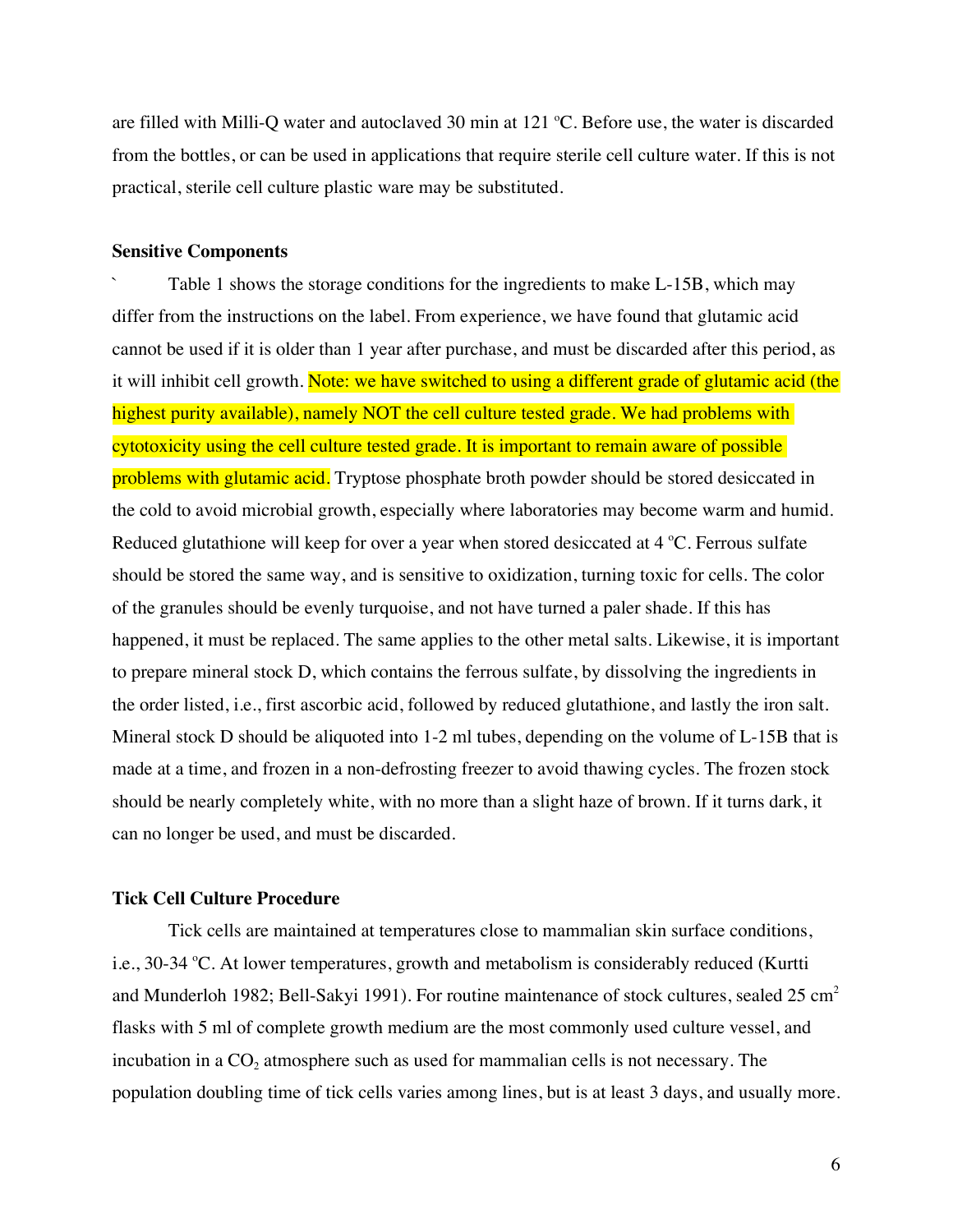However, well established lines like ISE6 or IDE2 can be diluted up to 50-fold, although a 1:5 or 10 dilution will work well for most tick cell lines. Seeding tick cells at higher densities depresses growth, but may be done for specific experimental reasons. Before subculture, the medium in the culture flask should first be replaced with fresh growth medium, i.e., L-15B/L15C or L-15B300/L15C300 containing 5% - 10% each FBS and TPB, and 0.1-0.2% of BLC (1-2% of 10 fold diluted stock). The cells are then flushed off the growth surface using a 5-ml pipet or Pasteur pipet to direct a stream of medium at the cell layer until all have been detached. The cell suspension is diluted in complete medium, and 5 ml added to new flasks. Flasks are incubated growth surface down in a 30-34  $°C$  incubator until the cultures have reached the desired degree of confluency. Depending on the cell line, a flask seeded with a 5-fold diluted cell suspension will be ready for use or another subculture in 1-3 weeks. It should be noted that many tick cell lines will not produce as a monolayer, and start to pile on top of each other in clumps even before the flask bottom is completely covered. This is normal. Also, lines that grow in this manner (e.g., IDE8), cannot be resuspended into a single cell suspension. Enzymatic treatment to separate the cells (e.g., using trypsin) is not recommended as it will damage the cells. When subculturing cells, some should be keep in the parent flask. If something goes wrong, the cells will survive better in the original (parent) flask then in the daughter flasks.

It is commonly held that mammalian cells should preferably be subcultured during the logarithmic growth phase to achieve optimal growth and survival rates. In contrast, tick cells seem to benefit from a period of rest between subcultures, and if pushed through passages too fast, a cell population may collapse and die out. Indeed, cultures can be maintained without passage for weeks as long as the medium is replaced weekly. However, for routine maintenance, tick cell cultures should be split (diluted) at a ratio of at least 1:5, and do well when diluted up to 1:20. Subculturing tick cell lines at split ratios of 1:3 or 1:2 for long periods results in eventual deterioration of the cultures. Tick cells tolerate a wide rage of *p*H conditions, but below a *p*H of 7 and above *p*H 8 there is little growth. Ideally, the starting *p*H value should be set near 7.5 using sterile 1 N NaOH. The different cell lines maintained in our laboratory vary in their capacity to produce lactic acid, and minor adjustments of the starting *p*H may be needed depending on the particular cell line used. However, it is not important that the *p*H be maintained at a constant value between medium changes. When the cells are used to propagate tick-borne pathogens, special requirements governing the growth of these organisms should be considered.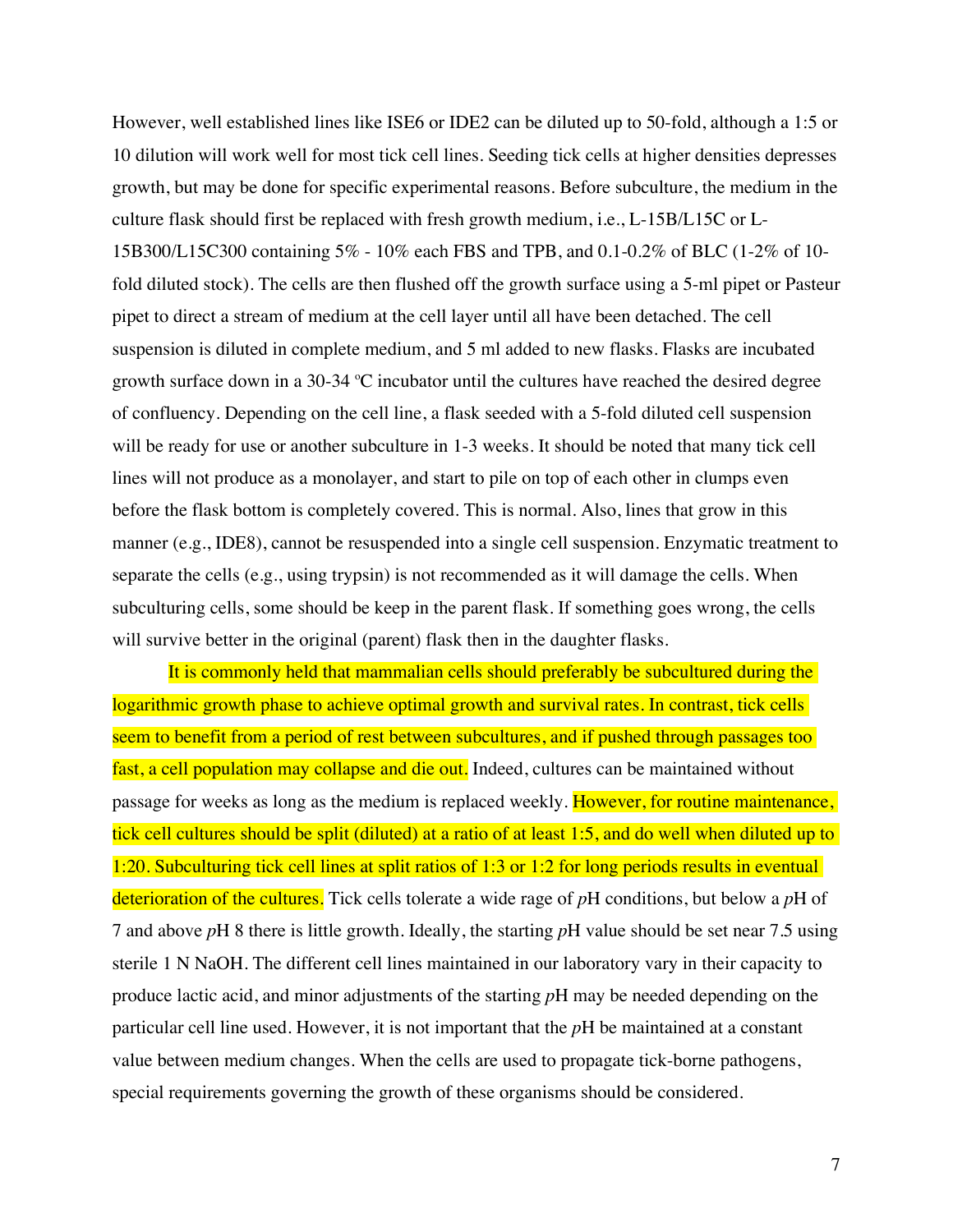#### **Cold Storage**

We routinely use two methods to store tick cell lines. One is to place freshly-fed cultures that should be of high cell density into a refrigerated incubator set to  $12 \degree C$ . This provides an excellent solution for intermediate term storage of weeks to months without the need to feed the cultures, and the time cultures survive under these conditions depends on the cell line in question. The other method is cryopreservation in liquid nitrogen using methods similar to those developed for mammalian cells. Medium for freezing the cells is composed of complete growth medium but with the concentration of FBS raised to 20%, and including 10% dimethylsulphoxide (DMSO; from Sigma). The growth medium is removed from a culture and cells resuspended in freezing medium at room temperature. A densely grown 25-cm<sup>2</sup> flask will contain enough cells for freezing five ampoules with 1-1.5 ml of cells in freezing medium (Nunc CryoTube vials). Any device that achieves a controlled rate of freezing with the temperature decreasing by 1 °C/min starting from room temperature will provide satisfactory results. However, it is not sufficient to place ampoules in a box wrapped in layers of newspaper at the bottom of a -70 °C freezer. After a minimum of 2 h, the frozen vials can be transferred to the liquid or vapor phase of a liquid nitrogen tank as available.

To regenerate cells, an ampoule of frozen cells is rapidly thawed in a 37  $\mathrm{C}$  water bath, the cell suspension in freezing medium is added to 5 ml complete medium, and the flask is incubated over night at 34 °C. The culture should be fed the next day with a complete change of growth medium. During the first week after thawing cells, it may be desirable to include an antibiotic solution such as gentamycin (50  $\mu$ g/ml final concentration), or a mixture of penicillin (50-100 IU/ml) and streptomycin (50-100  $\mu$ g/m/). Continuous use of antibiotics is not recommended, and prolonged use of gentamycin can interfere with cell growth.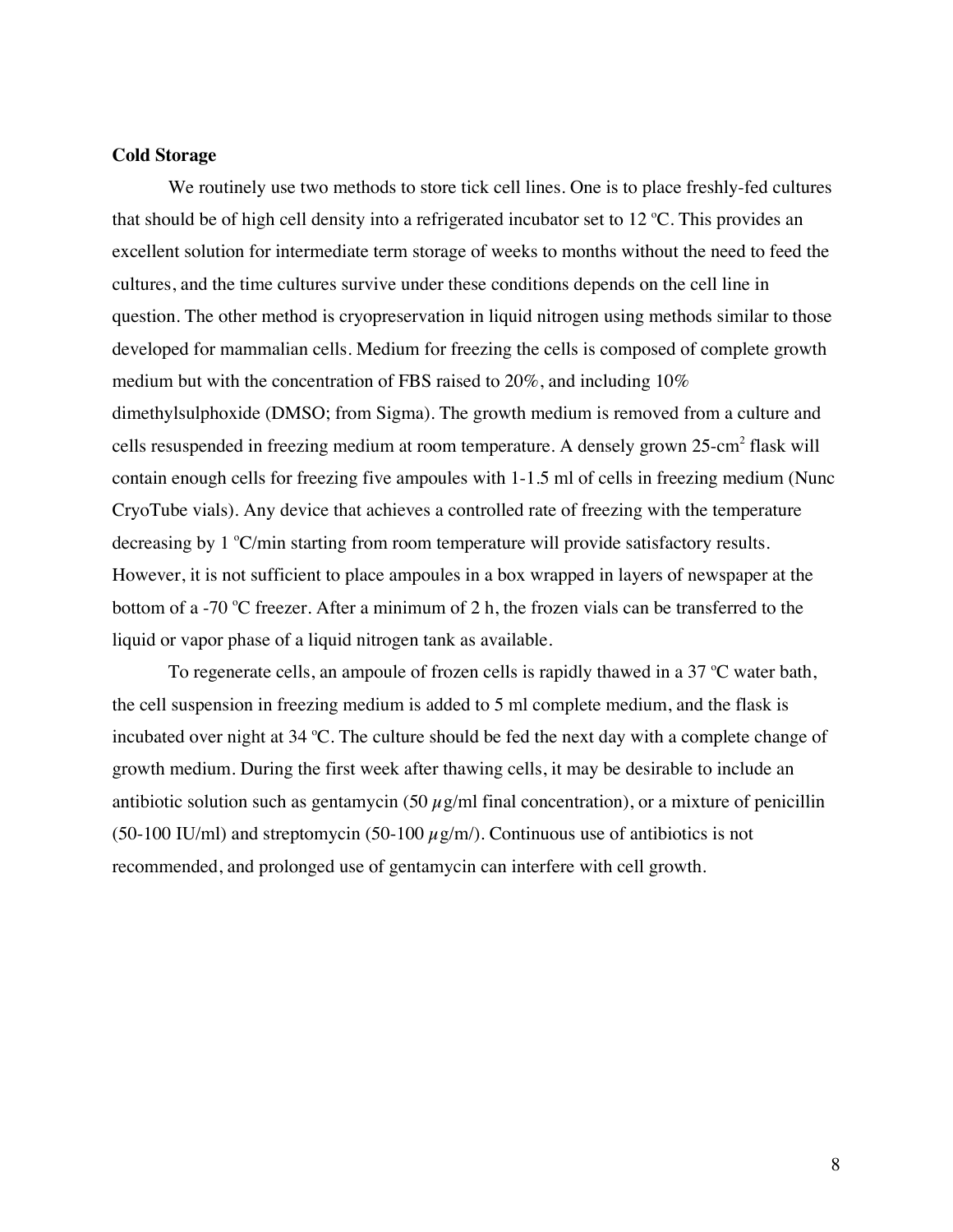| Ingredient                  | Amount                                       | Storage                   | Comments                                                                 |  |  |
|-----------------------------|----------------------------------------------|---------------------------|--------------------------------------------------------------------------|--|--|
| Cell culture water          |                                              |                           | to $1$ Liter $(1 L)$ room temperature endotoxin-free, cell culture grade |  |  |
| L-15 powder                 | 1 package (1 pkg)                            | $4^{\circ}C$              |                                                                          |  |  |
| L-aspartic acid             | $0.299$ g $(0.449)$ g)                       | $4^{\circ}C$              |                                                                          |  |  |
| L-glutamine                 | $0.292$ g $(0.500$ g)                        | -20 $^{\circ}$ C          |                                                                          |  |  |
| L-proline                   | $0.300$ g $(0.450$ g)                        | $4^{\circ}C$              |                                                                          |  |  |
| L-glutamic acid             | $0.490$ g $(0.490)$ g)                       | $4^{\circ}$ C, desiccated | $\langle$ 1 year old!                                                    |  |  |
| $\alpha$ -ketoglutaric acid | $0.299$ g $(0.449)$ g)                       | $4^{\circ}$ C, desiccated |                                                                          |  |  |
| D-glucose                   | $14.4105$ g $(18.018$ g)<br>room temperature |                           |                                                                          |  |  |
| mineral stock D             | $1 \text{ ml} (1 \text{ ml})$                | $-20$ °C                  | Munderloh & Kurtti 1989                                                  |  |  |
| vitamin stock               | $1 \text{ ml} (1 \text{ ml})$                | -20 $^{\circ}$ C          | Munderloh & Kurtti 1989                                                  |  |  |
| 10 N NaOH                   | $0.5$ ml $(0.75$ ml)                         | $-20$ °C                  |                                                                          |  |  |

\_\_\_\_\_\_\_\_\_\_\_\_\_\_\_\_\_\_\_\_\_\_\_\_\_\_\_\_\_\_\_\_\_\_\_\_\_\_\_\_\_\_\_\_\_\_\_\_\_\_\_\_\_\_\_\_\_\_\_\_\_\_\_\_\_\_\_\_\_\_\_\_\_\_\_\_\_

**Table 1. Components of basal L-15B medium.** (Numbers for L15C are listed in parentheses)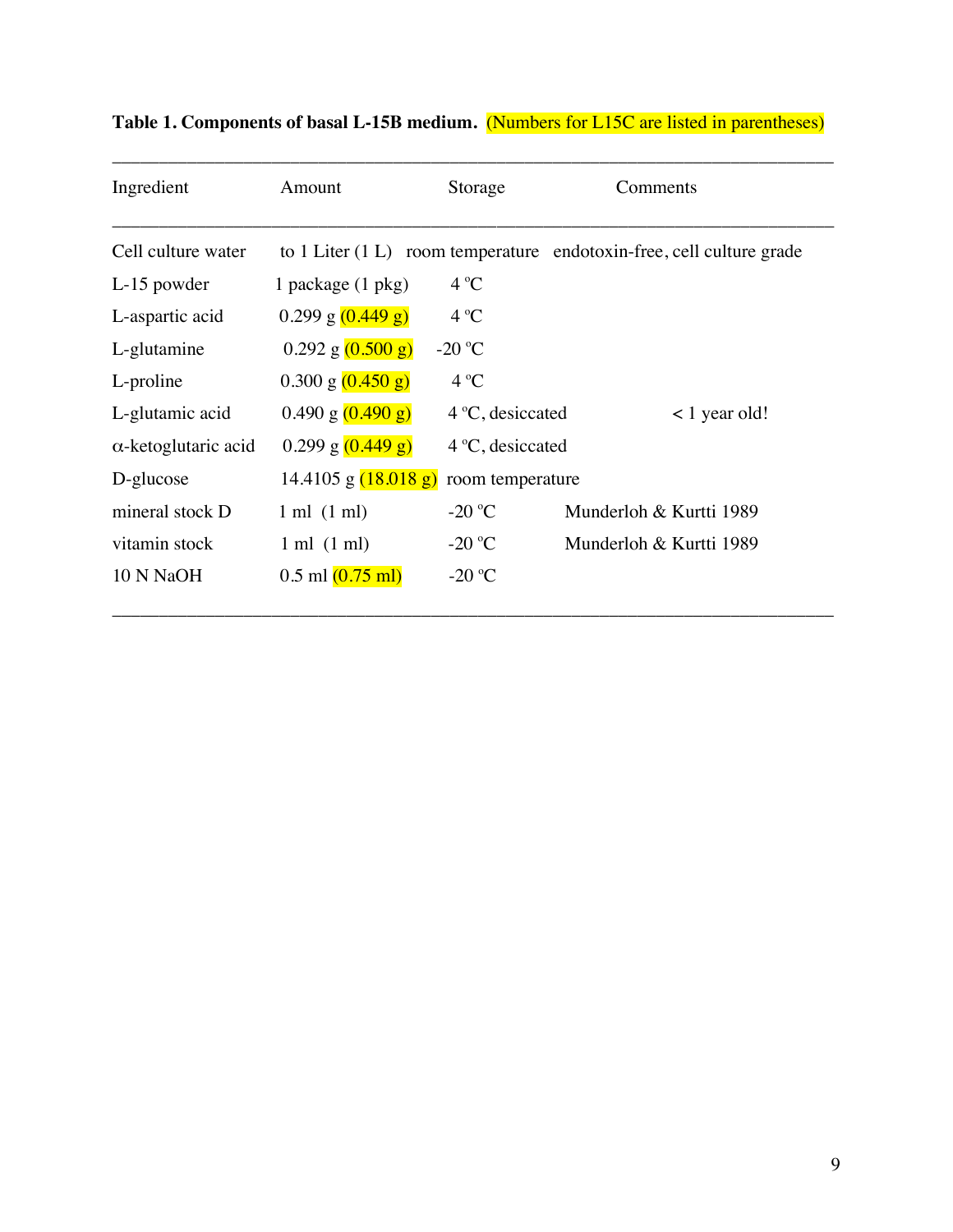| Ingredient                           | Weight (mg/100ml) | Final molarity in L-15B |
|--------------------------------------|-------------------|-------------------------|
| Stock solution A $(x10^5)$           |                   |                         |
| CoCl <sub>2</sub> .6H <sub>2</sub> O | 20                | $8.4x10^{-9}$           |
| CuSO <sub>4</sub> .5H <sub>2</sub> O | 20                | $8.0x10^{-9}$           |
| MnSO <sub>4</sub> .H <sub>2</sub> O  | 160               | $9.5x10^{-8}$           |
| ZnSO <sub>4</sub> .7H <sub>2</sub> O | 200               | $7.0x10^{-8}$           |
| Stock solution B $(x10^5)$           |                   |                         |
| $Na2MoO4$ .2 H <sub>2</sub> O        | 20                | $8.3x10^{-9}$           |
| Stock solution C $(x10^5)$           |                   |                         |
| Na <sub>2</sub> SeO <sub>3</sub>     | 20                | $1.2x10^{-8}$           |
| Stock solution D $(x10^3)$           |                   |                         |
| Ascorbic Acid                        | 1000              | $5.68 \times 10^{-5}$   |
| Glutathione (reduced)                | 1000              | $3.3x10^{-5}$           |
| FeSO <sub>4</sub> .7H2O              | 50                | $1.8x10^{-6}$           |
| <b>Stock Solution A</b>              | $1 \text{ ml}$    |                         |
| <b>Stock Solution B</b>              | $1 \text{ ml}$    |                         |
| <b>Stock Solution C</b>              | $1 \text{ ml}$    |                         |
| Vitamin Stock $(x10^3)$              |                   |                         |
| $p$ -aminobenzoic acid               | 100               | $7.3x10^{-6}$           |
| Cyanocobalamine (B12)                | 50                | $3.7x10^{-7}$           |
| d-Biotin                             | 10                | $4.1x10^{-7}$           |

# **Table 2. Mineral and Vitamin Stocks**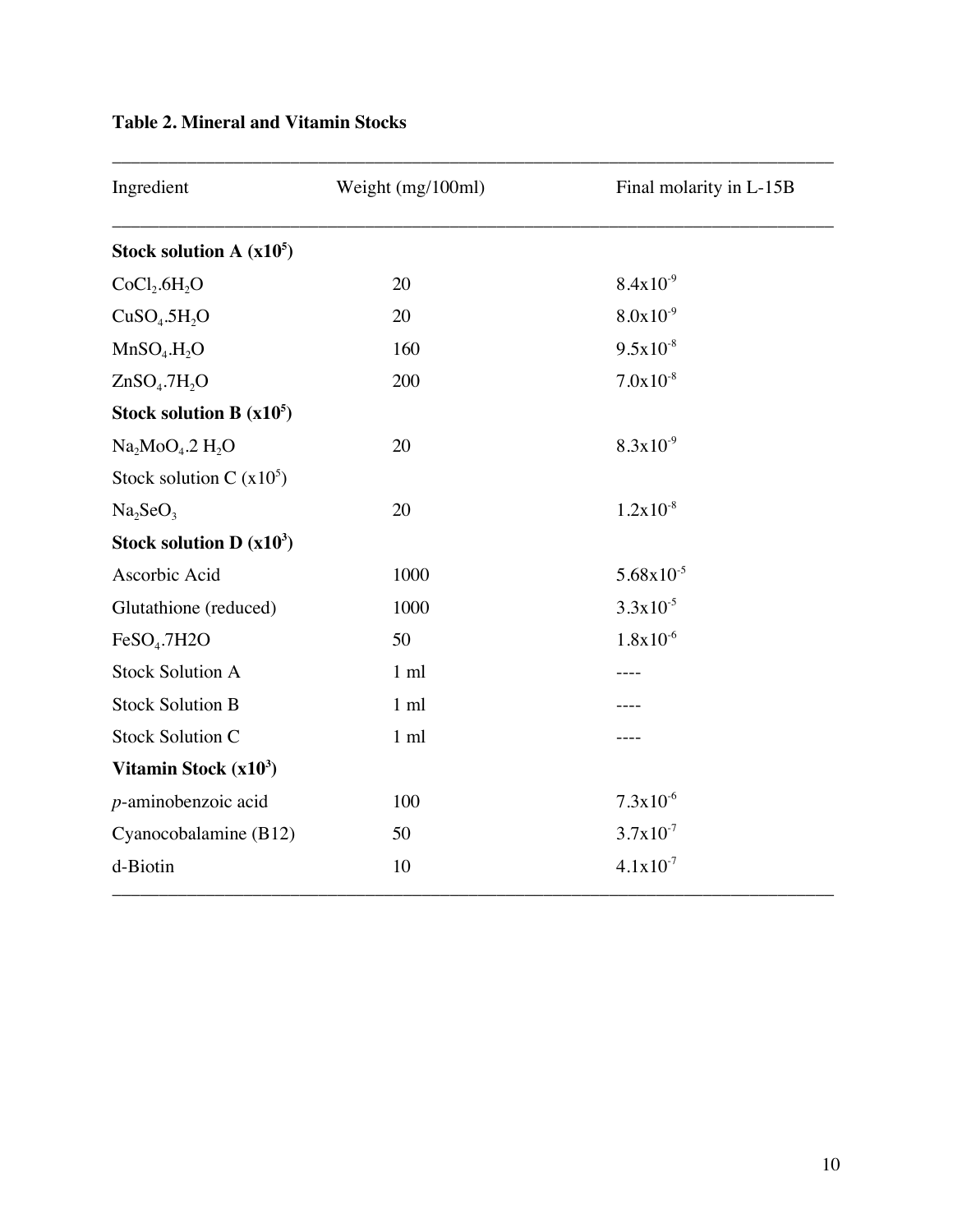| Species of Origin            | Designation            | Approx. Passage # | Reference                   |
|------------------------------|------------------------|-------------------|-----------------------------|
| Amblyomma americanum         | AAE2, AAE12            | 30                | Munderloh & Davidson        |
| Carios capensis              | CCE1, 2, 3             | 30                | Kurtti unpublished          |
| Dermacentor albipictus       | DALBE3                 | 30                | Policastro et al. 1997      |
| Dermacentor andersoni        | DAE15, DAE100          | 50-80             | Simser et al. 2001          |
| Dermacentor nitens           | ANE58                  | 50                | Munderloh & Kurtti 1989     |
| Dermacentor variabilis       | DVE <sub>1</sub>       | 50                | Kurtti & Munderloh          |
| <i>Ixodes scapularis</i>     | $*IDE2, *IDE8, *IDE12$ | $50 - 100$        | Munderloh et al. 1994       |
|                              | ISE18, ISE6            | 40, 100           | Munderloh et al. 1994, 1999 |
| <i>Ixodes ricinus</i>        | IRE11                  | 40                | Simser et al. 2002          |
| Rhipicephalus appendiculatus | RA243                  | 150               | Varma et al. 1975           |
|                              | RAE <sub>25</sub>      | 100               | Munderloh & Kurtti 1989     |
| Rhipicephalus (Boophilus)    |                        |                   |                             |
| microplus                    | <b>BME26</b>           | 60                | Munderloh & Kurtti 1989     |
| Rhipicephalus sanguineus     | RSE <sub>8</sub>       | 40                | Kurtti & Munderloh 1982     |

### **Table 3. Tick Cell Lines Available from the University of Minnesota**

\*Note: *I. scapularis* cell lines designated "IDE" are chronically infected with an orbivirus of unknown pathogenicity. Refer to: Attoui et al. 2001. Complete sequence characterization of the genome of the St. Croix River virus, a new orbivirus isolated from cells of *Ixodes scapularis*. J. Gen. Virol. 82: 795-804.

## **Suppliers**

Water: Protide Pharmaceuticals 1311 Helmo Ave. St. Paul, MN 55128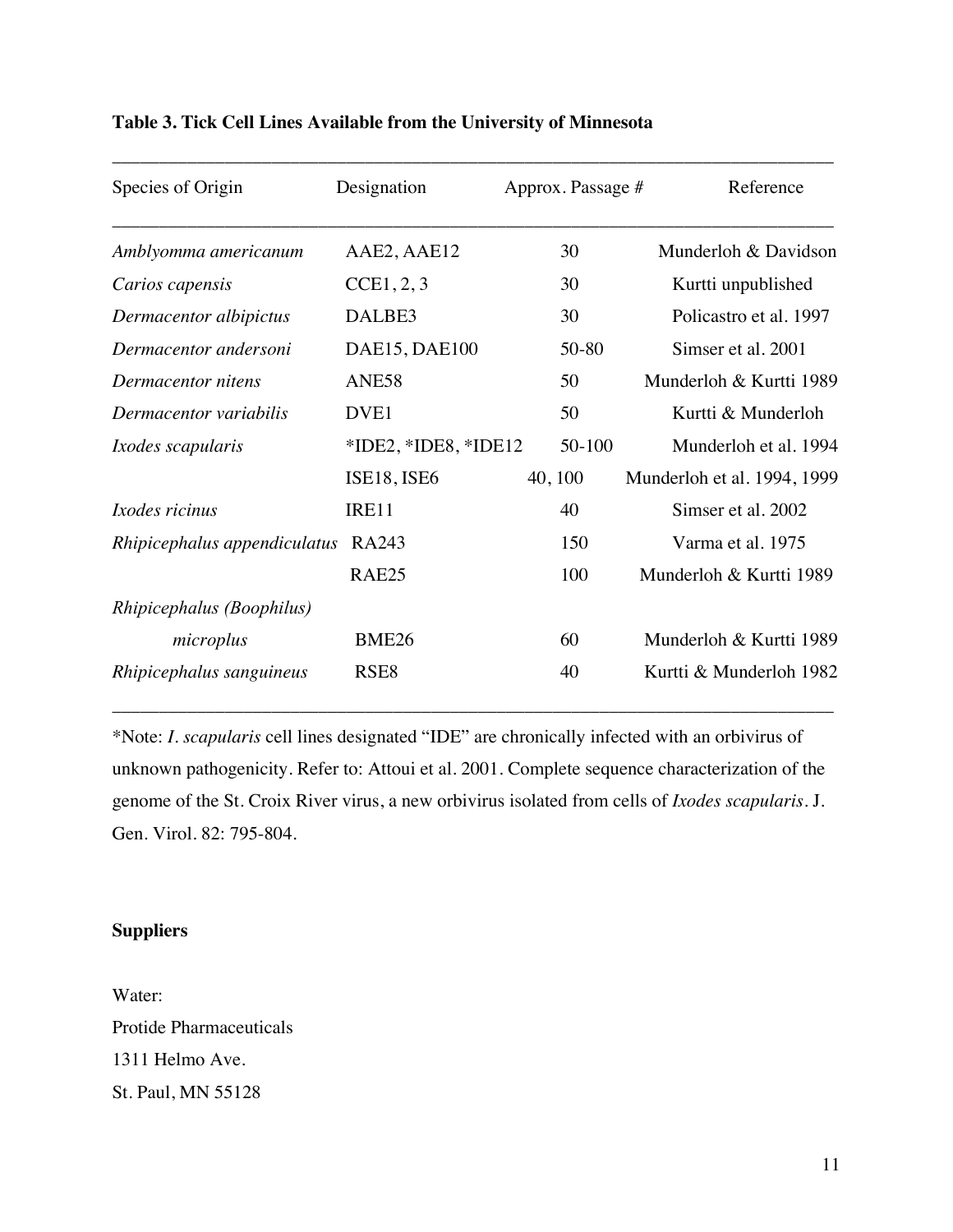Tel.: 651-730-1500; 800-552-3569 Fax: 651-730-8900 email: Protide@protidepharma.com

or: Invitrogen (see below) catalog No.: 15230-162

Water purification: Millipore 290 Concord Rd. Billerica, MA 01821 USA Phone: (978) 715-4321 web address: http://www.millipore.com Milli-Q Biocel A10 Catalog No.: ZMQS60FT1

Tryptose phosphate broth: DIFCO brand BD Diagnostic Systems 7 Loveton Circle Sparks, MD 21152 800-638-8663 Catalog Number: 260300

Bovine Cholesterol Lipoprotein Concentrate: MP Biomedicals MP Biomedicals Life Science Division 15 Morgan Irvine, CA 92618-2005 1 (800) 854-0530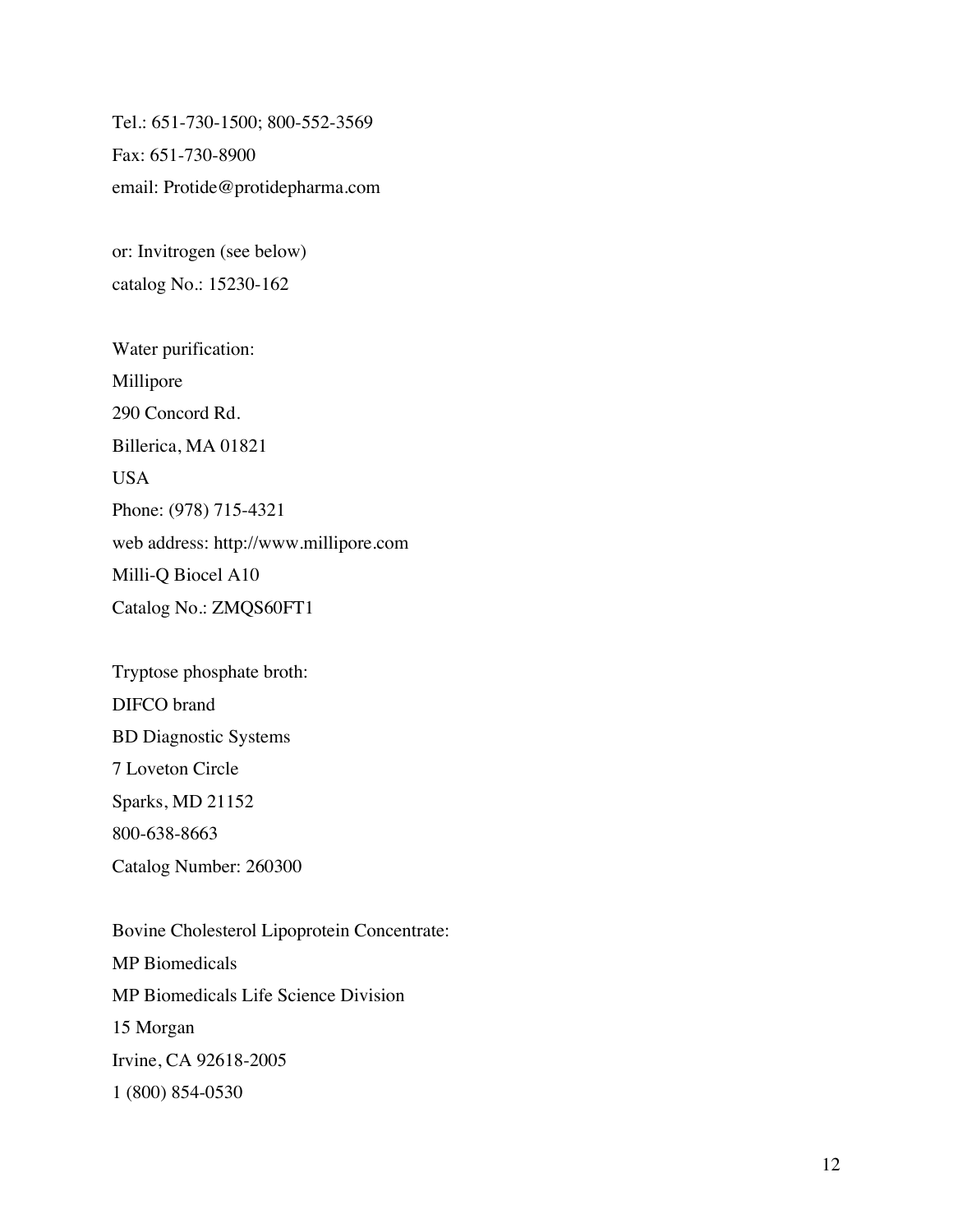(330) 562-1500(ph) 1 (800) 334-6999 (fax) custserv@mpbio.com Catalog Number: 191476 Note that the new lipoprotein concentrate is supplied sterile, and does not require filtering.

Fetal Bovine Serum: Invitrogen/Gibco, Lonza, or Sigma. Other sources may be suitable. Each lot must be tested for its ability to support tick cells prior to purchase.

Chemicals: Sigma-Aldrich Corp. St. Louis, MO, USA Phone: 314-771-5765 Fax: 314-771-5757 E-mail: OC\_DOM\_HC@sial.com 800-325-3010

 **Note: we have switched to using a different grade of glutamic acid (the highest purity available), namely NOT the cell culture tested grade. We had problems with cytotoxicity using the cell culture tested grade.**

Invitrogen Corporation GIBCO Cell culture products Leibovitz's L-15 medium, powder Catalog No.: 41300039 1600 Faraday Avenue PO Box 6482 Carlsbad, California 92008 Phone: (760) 603-7200 FAX: (760) 602-6500 U.S. Electronic (Web) Orders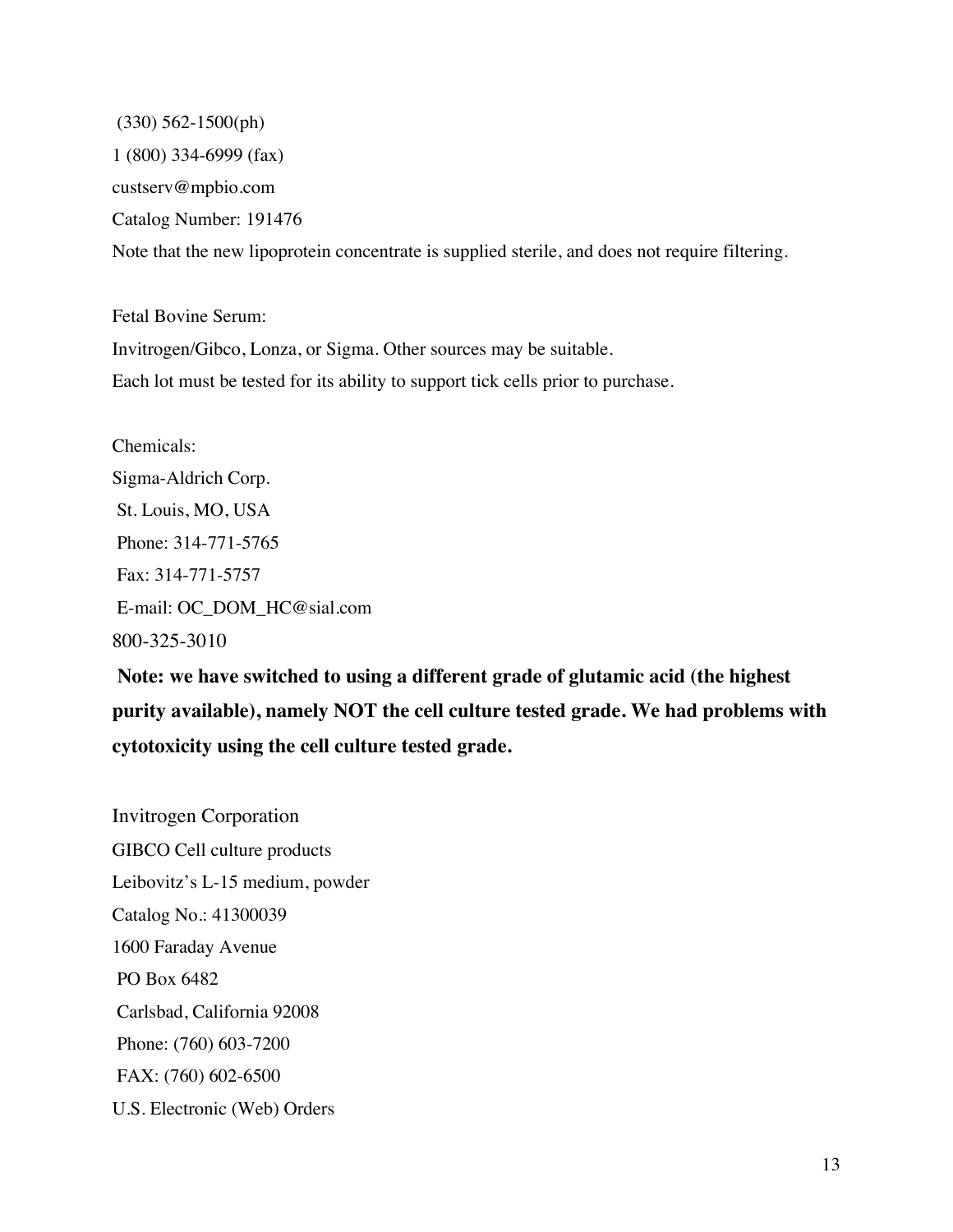Hours of operation: 8:00 AM - 8:00 PM EST Phone: (800) 955- 6288, Option 3, x46029 FAX: (800) 331-2286 Email: catalog@invitrogen.com

BioWhittaker (Lonza) Cambrex BioScience Walkersville, Inc. Walkersville, MD 21793 www.cambrex.com servicedesk@cambrex.com biotechserv@cambrex.com Tel.: 800-638-8174; 301-898-7025 Fax: 301-845-8338 Penicillin/Streptomycin/Fungizone catalog No. 17-745E

Cell Culture Flasks CellStar adherent cell culture flasks, plug style cap,  $25 \text{ cm}^2$  (or larger) Catalog No.: T-3002-1 Greiner Bio-One Inc. P.O. Box 953279 Longwood, Florida 32750 **USA** Phone: +1 407 333 2800 Toll Free: 800 884 4703 Fax: +1 407 333 3001 Distributor for BioScience products info@us.gbo.com www.gbo.com/bioscience

Nunc Freezing Vials: